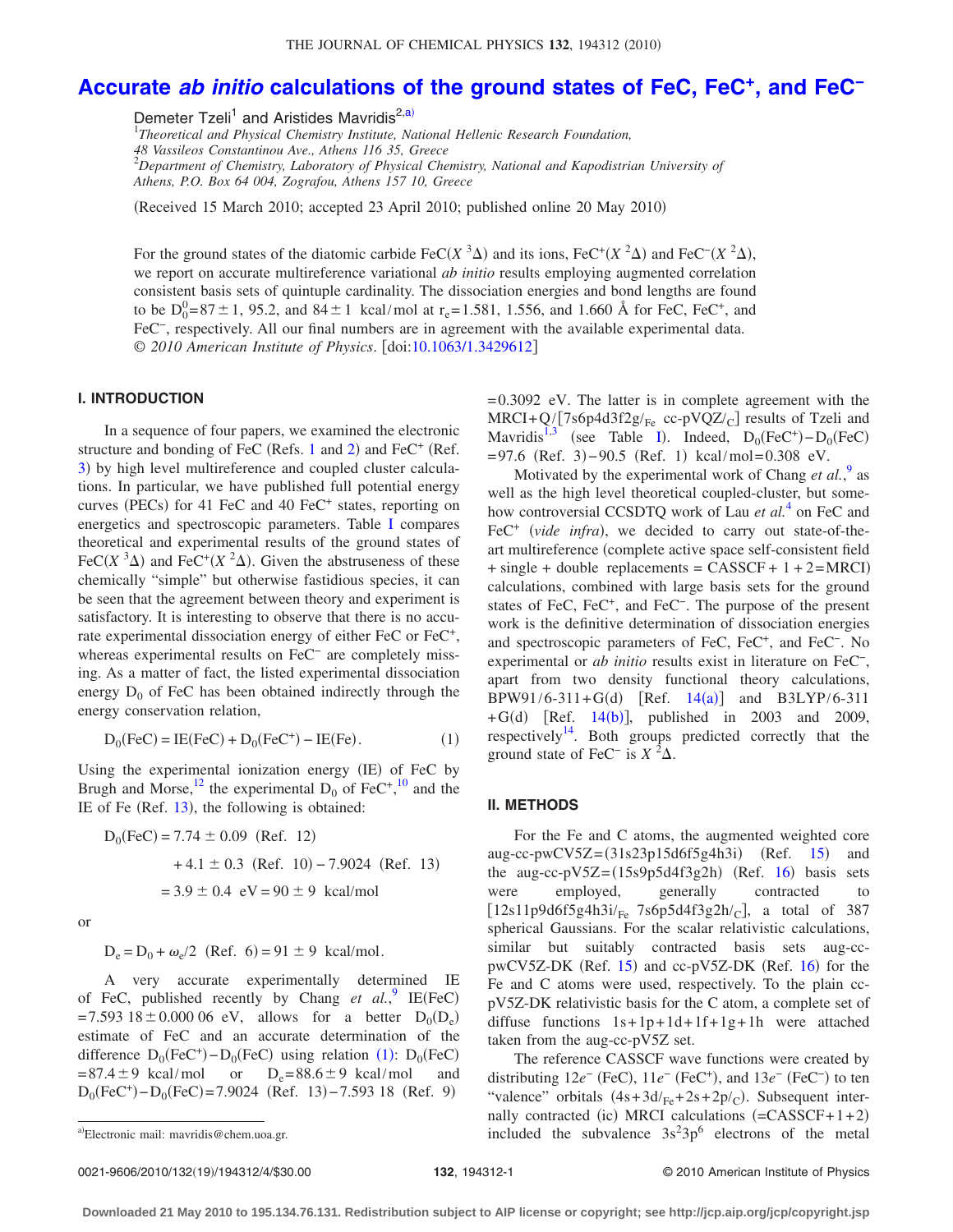<span id="page-1-0"></span>TABLE I. Comparison of the previous theoretical and experimental results of the ground states of FeC $(X^3\Delta)$ and FeC<sup>+</sup> $(X<sup>2</sup>\Delta)$ .

| Method <sup>a</sup>   | $\stackrel{r_e}{(A)}$ | $D_e$<br>(kcal/mol)               | $\omega_e$<br>$(cm^{-1})$    | $\mu$<br>(D)        |
|-----------------------|-----------------------|-----------------------------------|------------------------------|---------------------|
|                       |                       | <b>FeC</b>                        |                              |                     |
| $C-MRCI+Qb$           | 1.582                 | $90.5^{\circ}$                    | 877                          |                     |
| $C-MRCI+Qd$           | 1.579                 | $93.8^\circ$                      | 880                          | 2.07                |
| UCCSD(T) <sup>e</sup> | 1.561                 | $87.1^{f}$                        | 1373                         |                     |
| Expt.                 | $1.596^{8}$           | $91 \pm 9^{\rm h}$                | $862.9 \pm 6.2^1$            | $2.36 \pm 0.03^{j}$ |
|                       | $1.591^{k}$           |                                   | $866.6 \pm 8.2$ <sup>1</sup> |                     |
|                       | $1.5889414^m$         |                                   | 866.919 <sup>m</sup>         |                     |
|                       |                       | $FeC+$                            |                              |                     |
| $C-MRCI+Q^n$          | 1.557                 | $103.3^{\circ}(97.6^{\circ})$     | 944.2                        |                     |
| $C-MRCI+DKH2+Qn$      | 1.555                 | $107^{\circ}$ (101 <sup>P</sup> ) | 928                          |                     |
| UCCSD(T) <sup>e</sup> | 1.546                 | $94.8^{f}$                        | 1440                         |                     |
| Expt.                 | 1.559 <sup>q</sup>    | $94 \pm 7$ <sup>r</sup>           | 927.14 <sup>9</sup>          |                     |
|                       |                       | $84.2 \pm 4.1^s$                  |                              |                     |

| $\rm ^{a}$ +O and DKH2 refer to the Davidson correction for unlinked clusters and to second order Douglas–Kroll |  |  |  |  |  |  |
|-----------------------------------------------------------------------------------------------------------------|--|--|--|--|--|--|
| -Hess scalar relativistic corrections. MRCI=CASSCF+1+2; C-MRCI means that the Fe $3s23p6$ subvalence            |  |  |  |  |  |  |
| electrons have been included in the CI.                                                                         |  |  |  |  |  |  |

bReference [1;](#page-3-0) basis set:  $[7s6p4d3f2g/Fe \text{ cc-}pVQZ/c]$ <br>
EWith regrect to the ediphatic atoms  $Eq(5D)$  ( $G^{(3)}D$ ).

<sup>c</sup>With respect to the adiabatic atoms Fe(<sup>5</sup>D)+C(<sup>3</sup>P).

<sup>d</sup>Reference [2;](#page-3-1) basis set: [7s6p4d3f2g1h/<sub>Fe</sub> aug-cc-pVQZ/<sub>C</sub>].

<sup>e</sup>Reference [4;](#page-3-7) basis set: aug-cc-pwCV5Z.

<sup>E</sup>Reference [4;](#page-3-7) D<sub>0</sub> value obtained through the UCCSD(T) CBS limit+corrections (see text).

<sup>8</sup>Reference [5;](#page-3-18)  $r_0$  value of  $X$ <sup>3</sup> $\Delta_3$  state; electronic and rotational spectroscopy.

 ${}^{\text{h}}$ Indirectly obtained through the experimental D<sub>0</sub> value of FeC<sup>+</sup> (see text and Ref. [1](#page-3-0)).

<sup>1</sup>Reference [6;](#page-3-19) dispersed fluorescence spectroscopy.

Reference [7;](#page-3-17) optical Stark spectroscopy.

Reference [5;](#page-3-18)  $r_0$  value of  $X^3\Delta_2$  state; electronic spectroscopy.<br><sup>1</sup> Reference 6:  $X^3\Delta_1$  state; dispared fluorescopes apartments

Referencce [6;](#page-3-19)  $X$  <sup>3</sup> $\Delta_2$  state; dispersed fluorescence spectroscopy.<br>
"Reference [8;](#page-3-20) near-infrared diode laser spectroscopy.<br>
"Perference 3: besie set:  $[7.65(4.4352)(1.000)(77/1]$ 

<sup>n</sup>Reference [3;](#page-3-2) basis set: [7s6p4d3f2g/<sub>Fe</sub> cc-pVQZ/<sub>C</sub>].

<sup>o</sup>D<sub>e</sub> with respect to the adiabatic fragments  $\text{Fe}^{+}(^{4}\text{F}) + \text{C}^{(3}\text{P})$ .

 ${}^{p}D_{e}$  with respect to the ground state fragments  $Fe^{+}(^{p}D)+C^{3}P$ .

<sup>q</sup>Reference [9;](#page-3-6) two color laser photoionization and photoelectron spectroscopy.

 ${}^{t}$ Reference [10;](#page-3-4) D<sub>0</sub> value; gas-phase photodissociation of FeCH<sub>2</sub><sup>+</sup>.

Reference  $11$ ; threshold photoionization study of Fe(CO)<sub>3</sub>.

(C-MRCI). The icC-MRCI(C-MRCI) expansions for FeC, FeC<sup>+</sup>, and FeC<sup>-</sup> contain  $77 \times 10^6 (16 \times 10^9)$ ,  $99 \times 10^6 (17)$  $\times 10^{9}$ ), and  $42 \times 10^{6} (10 \times 10^{9})$  configurations. Scalar relativistic effects were taken into account through the Douglas– Kroll–Hess (DKH*n*)  $^{17,18}$  $^{17,18}$  $^{17,18}$  $^{17,18}$  approach of *n*=2–8. Size nonextensivity errors, quite large as expected for C-MRCIs of 19*e*<sup>−</sup> (FeC)-21*e*<sup>−</sup> (FeC<sup>−</sup>), were mitigated through the Davidson  $(+Q)$  (Ref. [19](#page-3-14)) and the averaged coupled pair func-tional (ACPF) (Ref. [20](#page-3-15)) approximations.

An effort to perform coupled-cluster calculations at the  $RCCSD(T)/[aug-cc-pwCV5Z/<sub>Fe</sub>]$  aug-cc-pV5Z/<sub>C</sub>] level failed for both FeC and FeC− species due to severe convergence problems. Although RCCSD(T) calculations were feasible for the FeC<sup>+</sup> cation, the results were not deemed reliable enough as to be reported. All calculations were performed by the MOLPRO, version 2006.1, program.<sup>21</sup>

### **III. RESULTS AND DISCUSSION**

# **A.** FeC $(X^3\Delta)$

Table [II](#page-2-0) lists all numerical results of this work; as is evinced, scalar relativistic effects have been practically converged at the second order,  $n=2$ . With the exception of the total energy which, for instance, at the C-ACPF level converges at the fourth DKH order, all the other properties remain in essence the same for DKH orders from *n*=2 to  $n=8$ . At the highest level of theory, C-MRCI+DKH8 +Q(C-ACPF+DKH8),  $D_e^0 = 89.2(86.7)$ , or  $D_0^0 = D_e^0 - \omega_e/2$ )  $= 87.9(85.4)$  kcal/mol with respect to Fe(<sup>5</sup>D)+C(<sup>3</sup>P) at r<sub>e</sub>  $=1.576(1.581)$  Å. The bond distance is in good agreement with the experimental value, being shorter from the latter by  $\sim$ 0.01 Å. As to the dissociation energy, our recommended value is  $D_e^0(D_0^0) = 88 \pm 1(87 \pm 1)$  kcal/mol, in agreement with the predicted value  $D_0^0 = 87.1$  kcal/mol at r<sub>e</sub>=1.561 Å by Lau *et al.*<sup>[4](#page-3-7)</sup> Their  $D_0^0$  value is the complete basis set (CBS) limit of UCCSD(T)/aug-cc-pwCV5Z+ $\Delta E_{ZPVE}$ (experimental vibrational frequencies)+corrections for spin-orbit+scalar relativistic effects+higher order excitation effects (up to "T+Q"/aug-cc-pVQZ for T and cc-pVTZ for Q) at the  $r_e$  distance of the UCCSD(T)/aug-cc-pwCV5Z level of theory.<sup>4</sup> Moreover, at our highest level,  $\mu_{FF}$ =2.15 D obtained by the finite field method, in acceptable agreement with the experimental value of Steimle and co-workers,<sup>7</sup>  $\mu$  $=2.36\pm0.03$  D. Notice, however, that the dipole moment calculated as an expectation value,  $\langle \mu \rangle = 1.40$  D, is in com-

**Downloaded 21 May 2010 to 195.134.76.131. Redistribution subject to AIP license or copyright; see http://jcp.aip.org/jcp/copyright.jsp**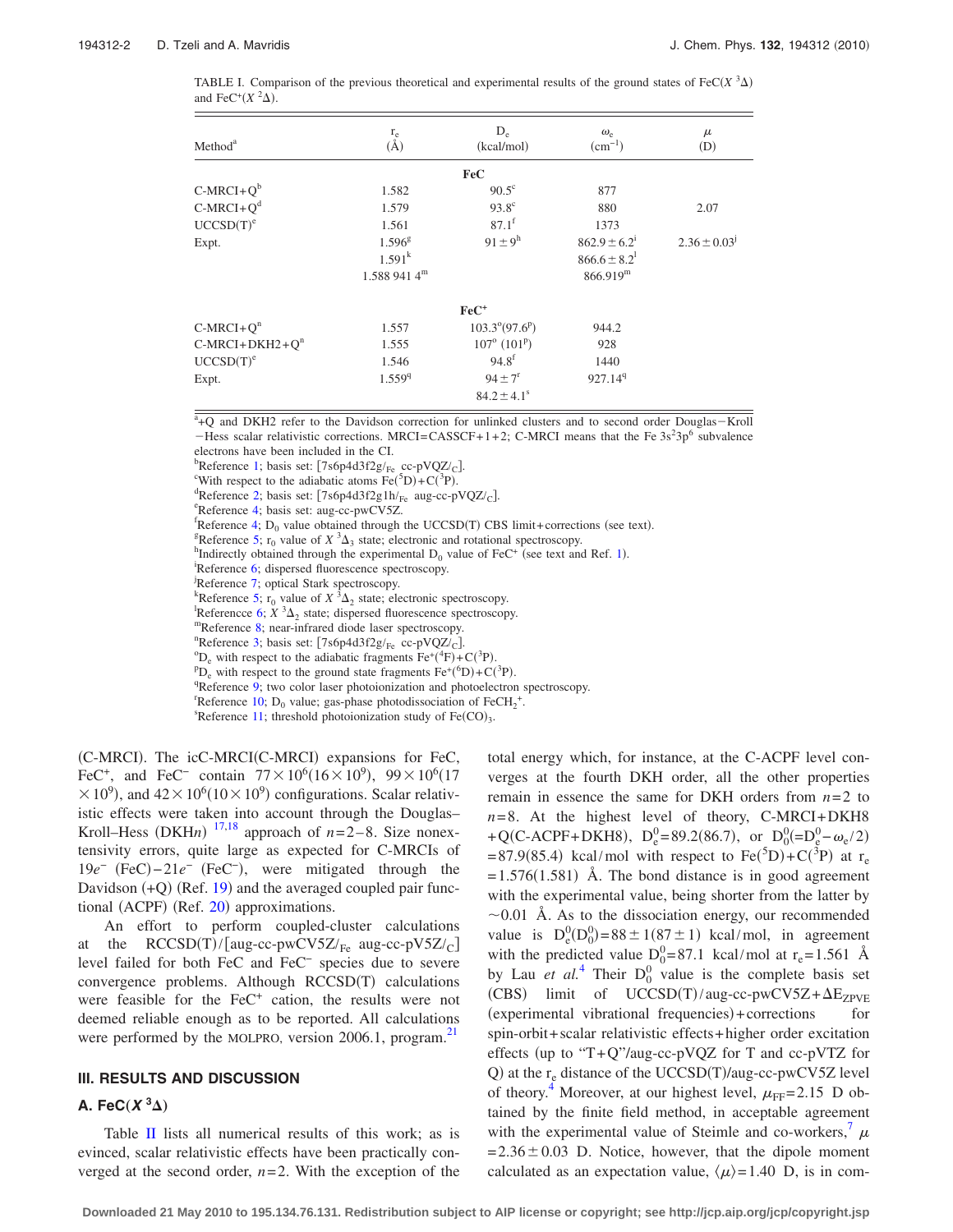<span id="page-2-0"></span>TABLE II. Absolute energies  $E(E_h)$ , bond lengths  $r_e$  (Å), binding energies  $D_e$ (kcal/mol), harmonic frequencies and anharmonic corrections  $\omega_e$ ,  $\omega_e x_e$ (cm<sup>-1</sup>), rotational vibrational coupling constants  $\alpha_e$ (cm<sup>-1</sup>), centrifugal distortions  $\overline{D}_e$ (cm<sup>-1</sup>), Mulliken charges on Fe q<sub>Fe</sub>, and dipole moments  $\mu_e$  (D) of the ground states of <sup>56</sup>Fe<sup>12</sup>C, <sup>56</sup>Fe<sup>12</sup>C<sup>+</sup>, and <sup>56</sup>Fe<sup>12</sup>C<sup>-</sup> at the C-MRCI, C-MRCI+Q, and C-ACPF/aug-cc-pwCV5Z(-DK)<sub>Fe</sub>/aug-cc-pV5Z(-DK)<sub>C</sub> levels of theory.

| Methods <sup>a</sup>    | $-E$         | $\rm r_e$ | $\mathbf{D}_{\rm e}$ | $\omega_{\rm e}$                         | $\omega_{\rm e}$ <sub>x</sub> $_{\rm e}$ | $\alpha_{\rm e}(10^{-3})$ | $\bar{D}_{\rm e} (10^{-6})$ | $q_{Fe}$ | $\langle \mu \rangle$ | $\mu_{\text{FF}}^{\phantom{\text{b}}\text{b}}$ |
|-------------------------|--------------|-----------|----------------------|------------------------------------------|------------------------------------------|---------------------------|-----------------------------|----------|-----------------------|------------------------------------------------|
| $\text{FeC}(X^3\Delta)$ |              |           |                      |                                          |                                          |                           |                             |          |                       |                                                |
| C-MRCI                  | 1300.970 860 | 1.5774    | 86.36                | 893.0                                    | 8.61                                     | 6.62                      | 1.62                        | 0.45     | 1.17                  | 1.82                                           |
| $C-MRCI+Q$              | 1301.040 42  | 1.5780    | 91.28                | 907.8                                    | 6.68                                     | 5.82                      | 1.56                        |          |                       | 2.01                                           |
| C-MRCI+DKH2             | 1309.866 317 | 1.5755    | 84.20                | 897.6                                    | 6.84                                     | 6.91                      | 1.61                        | 0.44     | 1.35                  | 1.98                                           |
| $C-MRCI+DKH2+Q$         | 1309.936 10  | 1.5759    | 89.06                | 912.9                                    | 4.78                                     | 6.07                      | 1.56                        |          |                       | 2.15                                           |
| C-MRCI+DKH8             | 1309.903 523 | 1.5755    | 84.79                | 898.2                                    | 10.7                                     | 5.94                      | 1.61                        | 0.44     | 1.35                  | 1.98                                           |
| $C-MRCI+DKH8+Q$         | 1309.973 31  | 1.5759    | 89.18                | 913.5                                    | 8.98                                     | 5.47                      | 1.56                        |          |                       | 2.16                                           |
| C-ACPF                  | 1301.047 369 | 1.5829    | 88.96                | 902.7                                    | $10.0\,$                                 | 5.55                      | 1.55                        | 0.40     | 1.25                  | 2.02                                           |
| C-ACPF+DKH2             | 1309.943 191 | 1.5807    | 86.79                | 908.4                                    | 9.93                                     | 5.53                      | 1.56                        | 0.39     | 1.40                  | 2.14                                           |
| C-ACPF+DKH3             | 1309.982 053 | 1.5807    | 86.71                | 907.9                                    | 10.2                                     | 5.61                      | 1.55                        | 0.39     | 1.40                  | 2.16                                           |
| C-ACPF+DKH4             | 1309.980 183 | 1.5807    | 87.03                | 907.8                                    | 9.81                                     | 5.45                      | 1.55                        | 0.39     | 1.40                  | 2.15                                           |
| C-ACPF+DKH5             | 1309.980 429 | 1.5806    | 86.74                | 907.5                                    | 9.20                                     | 5.41                      | 1.56                        | 0.39     | 1.40                  | 2.14                                           |
| C-ACPF+DKH6             | 1309.980 393 | 1.5806    | 86.79                | 907.5                                    | 10.5                                     | 5.57                      | 1.55                        | 0.39     | 1.40                  | 2.14                                           |
| C-ACPF+DKH7             | 1309.980 397 | 1.5807    | 87.40                | 907.5                                    | 10.2                                     | 5.64                      | 1.55                        | 0.39     | 1.40                  | 2.13                                           |
| C-ACPF+DKH8             | 1309.980 396 | 1.5807    | 86.70                | 907.3                                    | 10.5                                     | 5.76                      | 1.55                        | 0.39     | 1.40                  | 2.14                                           |
|                         |              |           |                      | $\text{FeC}^{+}(X^2\Delta)$              |                                          |                           |                             |          |                       |                                                |
| C-MRCI                  | 1300.721 476 | 1.5506    | 94.01/99.90          | 944.6                                    | 5.45                                     | 5.97                      | 1.60                        | 1.19     |                       |                                                |
| $C-MRCI+Q$              | 1300.780 38  | 1.5541    | 99.78/102.5          | 941.1                                    | 4.86                                     | 5.78                      | 1.59                        |          |                       |                                                |
| C-ACPF                  | 1300.782 132 | 1.5588    | 99.83/102.4          | 929.0                                    | 4.51                                     | 5.80                      | 1.61                        | 1.17     |                       |                                                |
| C-MRCI+DKH8             | 1309.648 792 | 1.5479    | 90.64/104.3          | 956.8                                    | 10.1                                     | 5.58                      | 1.58                        | 1.18     |                       |                                                |
| $C-MRCI+DKH8+Q$         | 1309.707 70  | 1.5509    | 96.41/106.8          | 953.2                                    | 9.97                                     | 5.52                      | 1.57                        |          |                       |                                                |
| C-ACPF+DKH8             | 1309.709 522 | 1.5557    | 96.53/106.8          | 941.8                                    | 5.49                                     | 5.76                      | 1.58                        | 1.16     |                       |                                                |
|                         |              |           |                      | FeC <sup><math>-(X^2\Delta)</math></sup> |                                          |                           |                             |          |                       |                                                |
| MRCI <sup>c</sup>       | 1300.587 387 | 1.6132    | 84.28                | 869.5                                    | 12.2                                     | 6.37                      | 1.49                        |          |                       |                                                |
| $MRCI+Qc$               | 1300.627 45  | 1.6130    | 91.38                | 872.0                                    | 9.14                                     | 5.11                      | 1.48                        |          |                       |                                                |
| ACPF <sup>c</sup>       | 1300.633 019 | 1.614     | 92.28                | 896.7                                    | 8.98                                     | 4.90                      | 1.40                        |          |                       |                                                |
| C-MRCI                  | 1300.987 066 | 1.6079    | 86.62                | 875.5                                    | 15.0                                     | 7.40                      | 1.50                        | $-0.20$  |                       |                                                |
| $C-MRCI+Q$              | 1301.068 42  | 1.6046    | 89.17                | 898.3                                    | 10.8                                     | 5.72                      | 1.44                        |          |                       |                                                |
| C-ACPF                  | 1301.087 249 | 1.6086    | 90.63                | 892.9                                    | 10.7                                     | 5.69                      | 1.44                        | $-0.34$  |                       |                                                |
| C-MRCI+DKH8             | 1309.921 685 | 1.6036    | 78.32                | 904.4                                    | 3.36                                     | 3.82                      | 1.43                        | $-0.22$  |                       |                                                |
| $C-MRCI+DKH8+Q$         | 1310.003 53  | 1.5998    | 84.39                | 926.7                                    | 5.38                                     | 3.23                      | 1.42                        |          |                       |                                                |
| C-ACPF+DKH8             | 1310.022 525 | 1.6042    | 86.68                | 917.5                                    | 5.49                                     | 3.17                      | 1.39                        | $-0.36$  |                       |                                                |

 $A$ All calculations are internally contracted. C-MRCI or C-ACPF means that the  $3s^2p^6$  subvalence electrons of Fe have been included in the configuration interaction. DKH*n*,  $n=2-8$ , where *n* is the order of DKH correction; +Q refers to the multireference Davidson correction.

 $\mathcal{C}(\mu)$  calculated as an expectation value,  $\mu_{\text{FF}}$  by the finite field approach; field strength of 10<sup>-4</sup> a.u.

 ${}^{\text{c}}$ Basis set: aug-cc-pV5Z<sub>Fe,C</sub>.

plete disharmony with experiment (see also Ref. [2](#page-3-1) for a discussion on  $\langle \mu \rangle$  versus  $\mu_{\text{FF}}$ ). A total Mulliken charge transfer of about 0.4*e*<sup>−</sup> from Fe to C is observed.

# **B.** FeC<sup>+</sup> $(X^2\Delta)$

With respect to the ground state fragments,  $Fe^{+}(^6D)$  $+ C(^3P)$ , the C-MRCI+DKH8+Q(C-ACPF+DKH8) dissociation energy is  $D_e^0 = 96.4(96.5)$  kcal/mol or  $D_0^0$  $= 95.0(95.2)$  kcal/mol at r<sub>e</sub> $= 1.551(1.556)$  Å, in accordance with the corresponding experimental values of  $D_0^0$ =94 ± 7 kcal/mol (Ref. [10](#page-3-4)) and  $r_e$ =1.559 Å.<sup>9</sup> Our D<sub>0</sub><sup>0</sup> and  $r_e$ values are in agreement as well as with the results of Ref. [4,](#page-3-7)  $D_0^0 = 94.8$  kcal/mol and  $r_e = 1.546$  Å, at the UCCSD(T)/CBS limit+corrections (vide supra). With respect to the *adiabatic* end fragments,  $Fe^+(^4F) + C(^3P)$ ,  $D_e(D_0) = 106.8(105.4)$  kcal/mol at both C-MRCI +DKH8+Q and C-ACPF+DKH8 approaches. The

experimental energy difference, however,  $\Delta E(^{4}F \leftarrow ^{6}D)$  $= 0.248$  eV( $= 5.72$  kcal/mol) is overestimated by at least 5 kcal/mol when scalar relativity is taken into account; thus, a more realistic dissociation energy with respect to  $Fe(^{4}F)$  is  $D_0 = 101 \pm 1$  kcal/mol.

The  $C-MRCI+DKH8+Q(C-ACPF+DKH8)$  IE is IE  $= E(FeC; X^3\Delta) - E(FeC^+; X^2\Delta) + \Delta \omega_e / 2 = 7.228(7.373)$  eV, in contrast to the very accurate experimental IE of Lau *et*  $al.^9$  $al.^9$  IE=7.593 18  $\pm$  0.000 06 eV, 0.220 eV larger than the ACPF value. On the other hand, the C-MRCI+DKH8+Q calculated difference  $D_0^0$ (FeC<sup>+</sup>) –  $D_0^0$ (FeC) = IE(Fe) – IE(FeC)  $= 95.05(95.18) - 87.87(85.40)$  kcal/mol  $= 0.311(0.424)$  eV is in complete conformity with the experimental value of  $0.309 \pm 0.001$  eV,<sup>9</sup> but by 0.115 eV larger at the corresponding C-ACPF+DKH8 level of theory. Obviously, with this kind of systems, the agreement obtained presently between experiment and theory can be considered as very satisfactory.